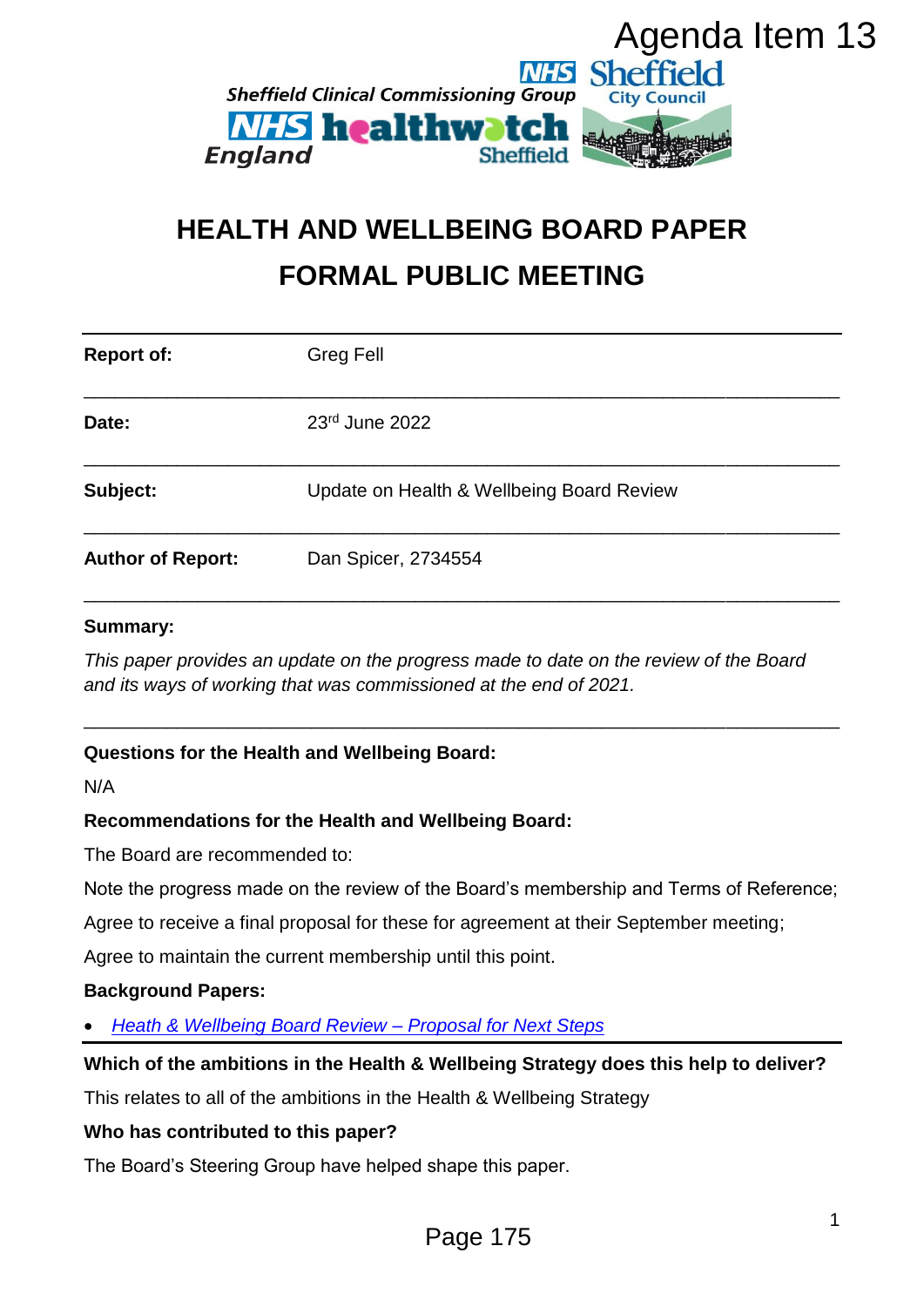# **UPDATE ON HEALTH & WELLBEING BOARD REVIEW**

## **1.0 SUMMARY**

1.1 This paper provides an update on the progress made to date on the review of the Board and its ways of working that was commissioned at the end of 2021.

# **2.0 HOW DOES THIS IMPACT ON HEALTH INEQUALITIES IN SHEFFIELD?**

2.1 The Health & Wellbeing Board is the lead body on this issue, and owner of the city's Strategy for reducing health inequalities in Sheffield. Ensuring the Board has the right membership and ways of working to deliver on those responsibilities is critical.

# **3.0 PROGRESS UPDATE ON THE REVIEW OF THE HEALTH & WELLBEING BOARD**

- 3.1 At their March meeting, the Health & Wellbeing Board received a paper setting out progress on the review of the Board that was initiated in December 2021. This paper set out a number of changes to the Board's ways of working, and deferred discussion on membership and broader Terms of Reference changes to the Board's meeting in June, due to uncertainty around Sheffield City Council and NHS governance changes.
- 3.2 Discussions have continued since then with the aim of developing a firm set of proposals to put to Board members. However, a number of factors have prevented a final proposal being developed to table at this meeting. In particular:
	- 3.2.1 The outcome of the Council elections, and subsequent appointment of Chairs of Committees, has led to changes in leadership and in the Chair of the Board, and it has been considered appropriate to ensure the new Chair is fully briefed on the work to date before attempting to finalise proposals, in order that they can participate fully in that process;
	- 3.2.2 Discussions with senior leaders in the Integrated Care System have not yet resulted in a firm view on who should be identified to replace the Clinical Commissioning Group members. It has been agreed that the Integrated Care Board Executive Director for Sheffield should be fully involved in the process of agreeing these places; as they will not be formally in post until later in July, this has not yet been possible.
- 3.3 As a result, it is suggested that agreement of changes to membership and Terms of Reference for the Board be deferred to the Board's meeting in September, with current membership continuing to that point, with individuals being co-opted as appropriate. Following this, proposals for changes to the Terms of Reference will need to be put to Full Council for agreement and incorporation into the Council's Constitution.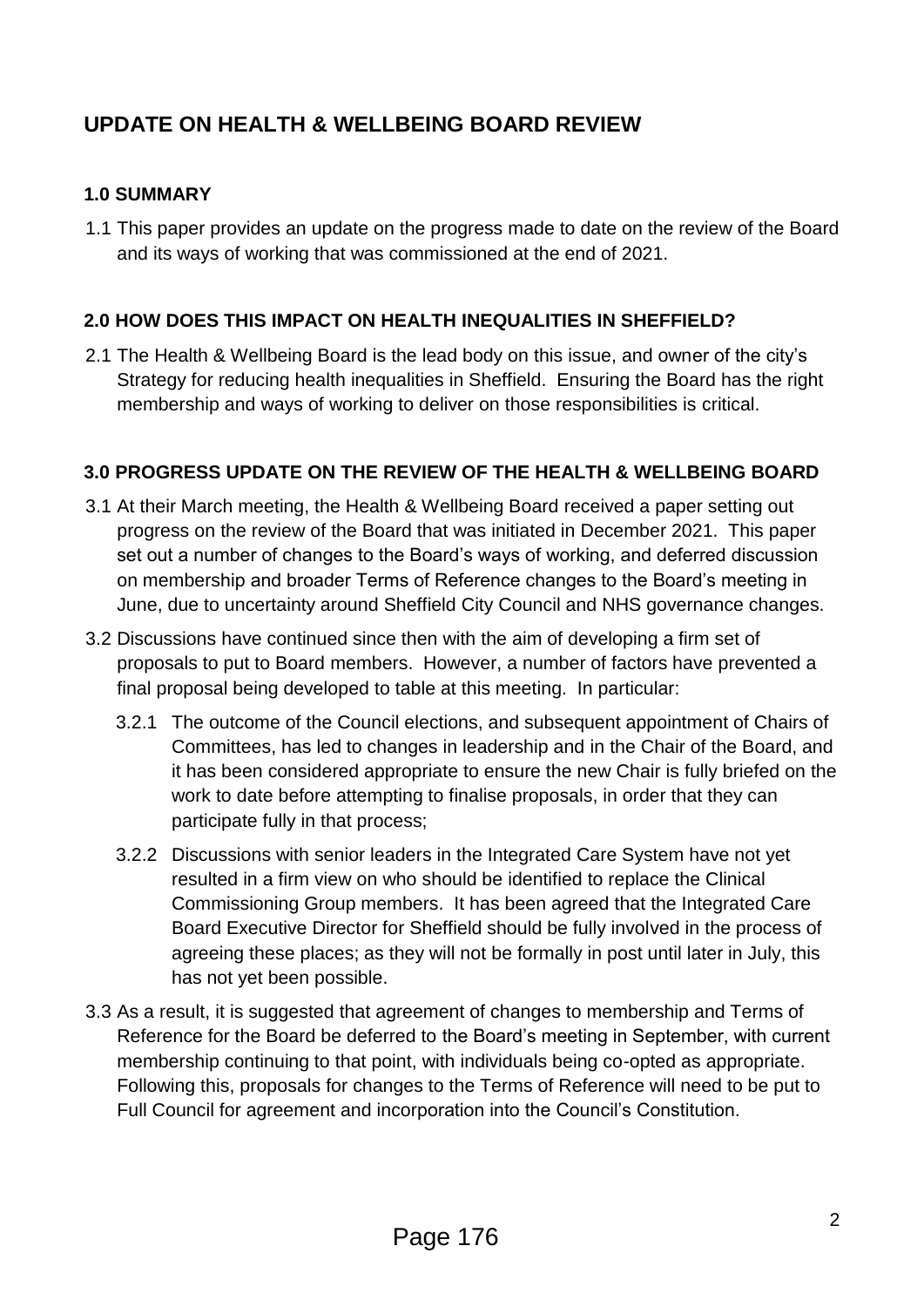# **4.0 RECOMMENDATIONS**

- 4.1 The Board are recommended to:
	- 4.1.1 Note the progress made on the review of the Board's membership and Terms of Reference;
	- 4.1.2 Agree to receive a final proposal for these for agreement at their September meeting; and
	- 4.1.3 Agree to maintain the current membership until this point.